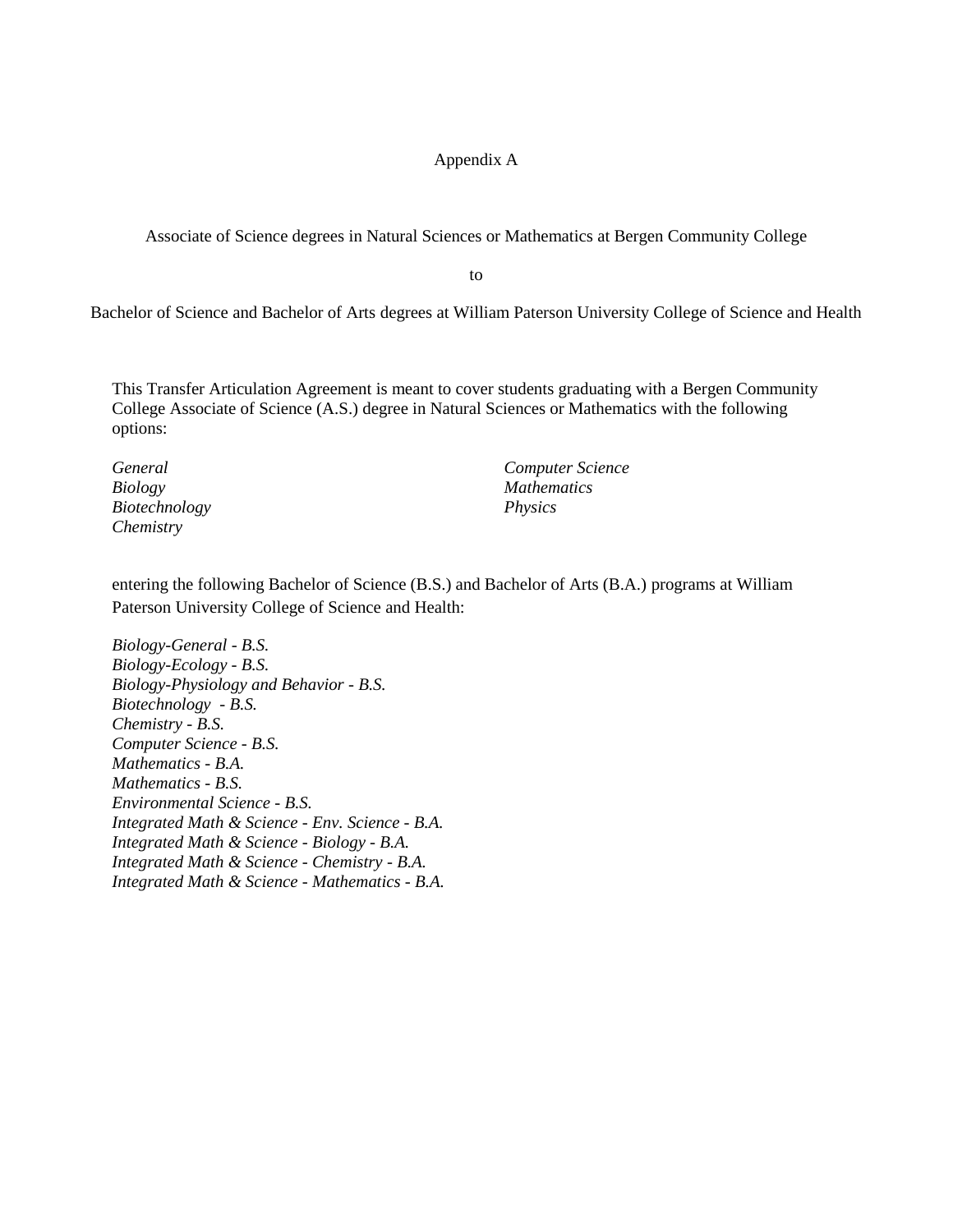| Program                                                               | Credits | Courses at Bergen Community College<br>(22-24 program required credits in Math,<br>Natural Sciences, and Technology<br>electives) | Equivalence at William Paterson<br>University                                                                |
|-----------------------------------------------------------------------|---------|-----------------------------------------------------------------------------------------------------------------------------------|--------------------------------------------------------------------------------------------------------------|
|                                                                       | 4       | BIO 101 General Biology I Lec. & Lab<br>(elective)                                                                                | BIO 1630 General Biology I<br>(required)                                                                     |
| Natural Sciences or<br><i>Mathematics-General</i><br>Option-A.S.      | 4       | CHM 140 General Chemistry I Lec. &<br>CHM 141 General Chemistry I Lab<br>(elective)                                               | CHEM 1600 General Chemistry I<br>(required)                                                                  |
| to<br>Biology-General-B.S.;<br>$Biology-Ecology-B.S.$ ;               | 4       | CHM 240 General Chemistry II Lec. &<br>CHM 241 General Chemistry II Lab<br>(elective)                                             | CHEM 1620 General Chemistry II<br>(required)                                                                 |
| Biology-Physiology<br>and Behavior-B.S.;<br>AND<br>Biotechnology B.S. |         | PHY 186 General Physics I [algebra-based]<br>(elective)<br>Or<br>PHY 280 Physics I [calculus-based]                               | PHYS 2550 College Physics I<br>[algebra-based] ( <i>prerequisite</i> )<br>Or.<br>PHYS 2600 General Physics I |
|                                                                       | 4<br>4  | (elective)<br>MAT 280 Calculus I (required)                                                                                       | [calculus-based] (prerequisite)<br>MATH 1600 Calculus I ( <i>prerequisite</i> )                              |

| Program               | Credits | <b>Courses at Bergen Community College</b><br>$(23-24)$ program required credits & 12<br>Math/Nat Sci/Tech elective credits) | Equivalence at William Paterson<br>University |
|-----------------------|---------|------------------------------------------------------------------------------------------------------------------------------|-----------------------------------------------|
|                       |         | BIO 101 General Biology I Lec. & Lab                                                                                         | BIO 1630 General Biology I                    |
|                       | 4       | (required)                                                                                                                   | (required)                                    |
|                       |         | BIO 203 General Biology II Lec. & Lab                                                                                        | BIO 1640 General Biology II                   |
| Natural Sciences or   | 4       | (required)                                                                                                                   | (not required for Biotechnology)              |
| Mathematics-Biology   |         | CHM 140 General Chemistry I Lec. &                                                                                           | CHEM 1600 General Chemistry I                 |
| Option-A.S.           |         | CHM 141 General Chemistry I Lab                                                                                              |                                               |
| to                    | 4       | (required)                                                                                                                   | (required)                                    |
| Biology-General-B.S.; |         | CHM 240 General Chemistry II Lec. &                                                                                          | CHEM 1620 General Chemistry II                |
| Biology-Ecology-B.S.; |         | CHM 241 General Chemistry II Lab                                                                                             |                                               |
| Biology-Physiology    | 4       | (required)                                                                                                                   | (required)                                    |
| and Behavior-B.S.;    |         | PHY 186 General Physics I [algebra-based]                                                                                    | PHYS 2550 College Physics I                   |
| AND                   |         | (math/nat sci/tech elective)                                                                                                 | [algebra-based] (prerequisite)                |
| Biotechnology B.S.    | 4       | Or                                                                                                                           | Or                                            |
|                       |         | PHY 280 Physics I [calculus-based]                                                                                           | PHYS 2600 General Physics I                   |
|                       |         | (math/nat sci/tech elective)                                                                                                 | [calculus-based] (prerequisite)               |
|                       | 4       | MAT 280 Calculus I (required choice)                                                                                         | MATH 1600 Calculus I (prerequisite)           |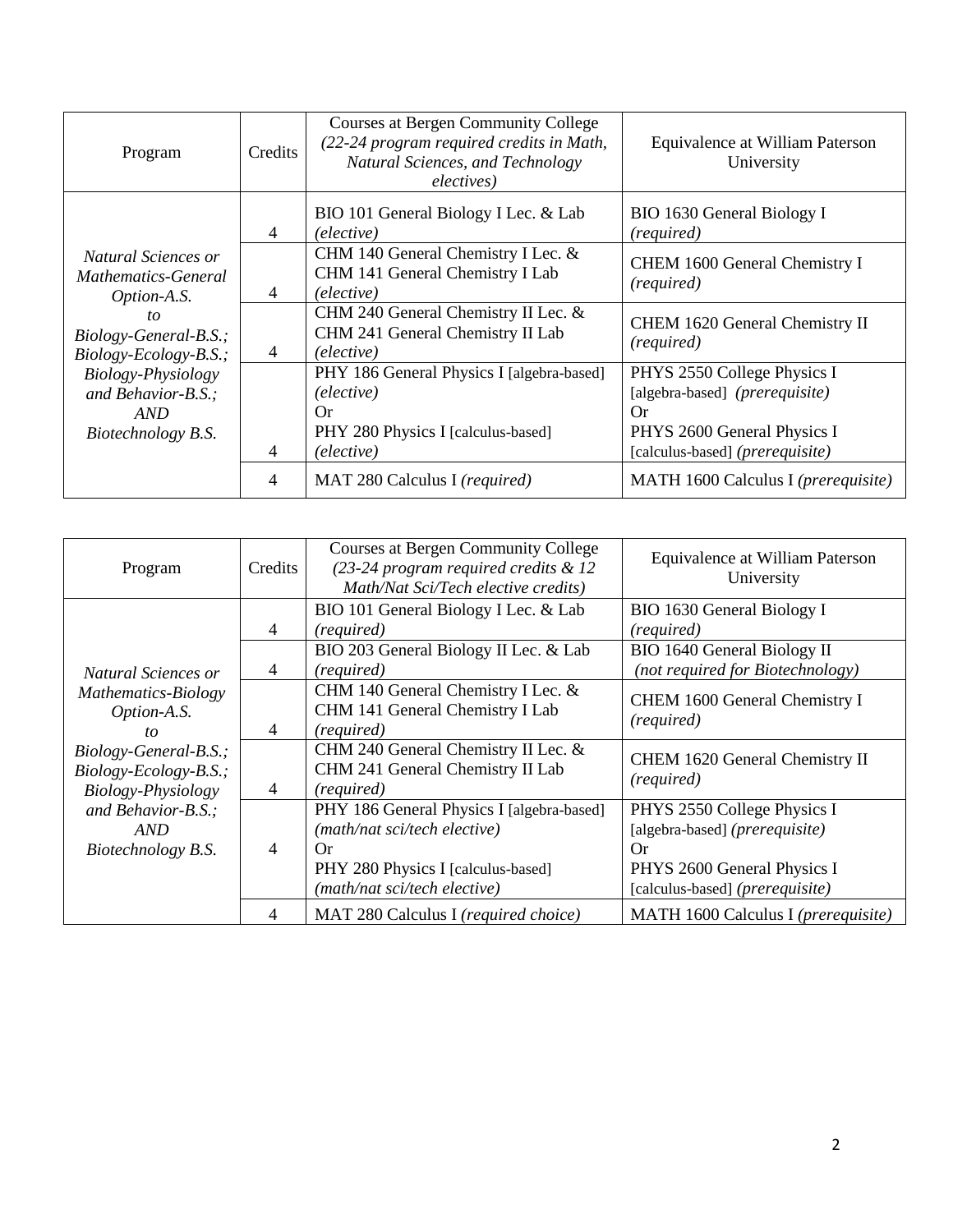| Program                                                                                                                                                                                                         | Credits        | <b>Courses at Bergen Community College</b><br>$(23$ program required credits & 12<br>Math/Nat Sci/Tech required credits) | Equivalence at William Paterson<br>University                   |
|-----------------------------------------------------------------------------------------------------------------------------------------------------------------------------------------------------------------|----------------|--------------------------------------------------------------------------------------------------------------------------|-----------------------------------------------------------------|
| Natural Sciences or<br>Mathematics-<br><b>Biotechnology Option-</b><br>A.S.<br>to<br>Biology-General-B.S.;<br>$Biology-Ecology-B.S.$ ;<br>Biology-Physiology<br>and Behavior-B.S.;<br>AND<br>Biotechnology B.S. | 4              | BIO 101 General Biology I Lec. & Lab<br>(required)                                                                       | BIO 1630 General Biology I<br>(required)                        |
|                                                                                                                                                                                                                 | 4              | BIO 203 General Biology II Lec. & Lab<br>(required)                                                                      | BIO 1640 General Biology II<br>(not required for Biotechnology) |
|                                                                                                                                                                                                                 | 4              | CHM 140 General Chemistry I Lec. &<br>CHM 141 General Chemistry I Lab<br>(required)                                      | CHEM 1600 General Chemistry I<br>(required)                     |
|                                                                                                                                                                                                                 | 4              | CHM 240 General Chemistry II Lec. &<br>CHM 241 General Chemistry II Lab<br>(required)                                    | CHEM 1620 General Chemistry II<br>(required)                    |
|                                                                                                                                                                                                                 | $\overline{4}$ | MAT 280 Calculus I (required)                                                                                            | MATH 1600 Calculus I ( <i>prerequisite</i> )                    |

| Program                                                                                                               | Credits        | <b>Courses at Bergen Community College</b><br>$(24$ program required credits & 12<br>Math/Nat Sci/Tech required credits) | Equivalence at William Paterson<br>University                            |
|-----------------------------------------------------------------------------------------------------------------------|----------------|--------------------------------------------------------------------------------------------------------------------------|--------------------------------------------------------------------------|
| <b>Natural Sciences</b><br>or Mathematics -<br>Chemistry Option-<br>A.S.<br>to<br>Chemistry-B.A. or<br>Chemistry-B.S. | $\overline{4}$ | CHM 140 General Chemistry I Lec. &<br>CHM 141 General Chemistry I Lab<br>(required)                                      | CHEM 1600 General Chemistry I<br>(required)                              |
|                                                                                                                       | $\overline{4}$ | CHM 240 General Chemistry II Lec. &<br>CHM 241 General Chemistry II Lab<br>(required)                                    | CHEM 1620 General Chemistry II<br>(required)                             |
|                                                                                                                       | 4              | CHM 260 Organic Chemistry I<br>(required)                                                                                | CHEM 2570 Organic Chemistry I<br>(required)                              |
|                                                                                                                       | 4              | CHM 262 Organic Chemistry II<br>(required)                                                                               | CHEM 2580 Organic Chemistry II<br>(required)                             |
|                                                                                                                       | $\overline{4}$ | MAT 280 Calculus I (required)                                                                                            | MATH 1600 Calculus I (prerequisite)                                      |
|                                                                                                                       | $\overline{4}$ | MAT 281 Calculus II (required)                                                                                           | MATH 1610 Calculus II (required)                                         |
|                                                                                                                       | 4              | PHY 280 Physics I [calculus-based]<br>(required)                                                                         | PHYS 2600 General Physics I [calculus-<br>based] ( <i>prerequisite</i> ) |
|                                                                                                                       | 4              | PHY 290 Physics II [calculus-based]<br>(required)                                                                        | PHYS 2610 General Physics II [calculus-<br>based] (required)             |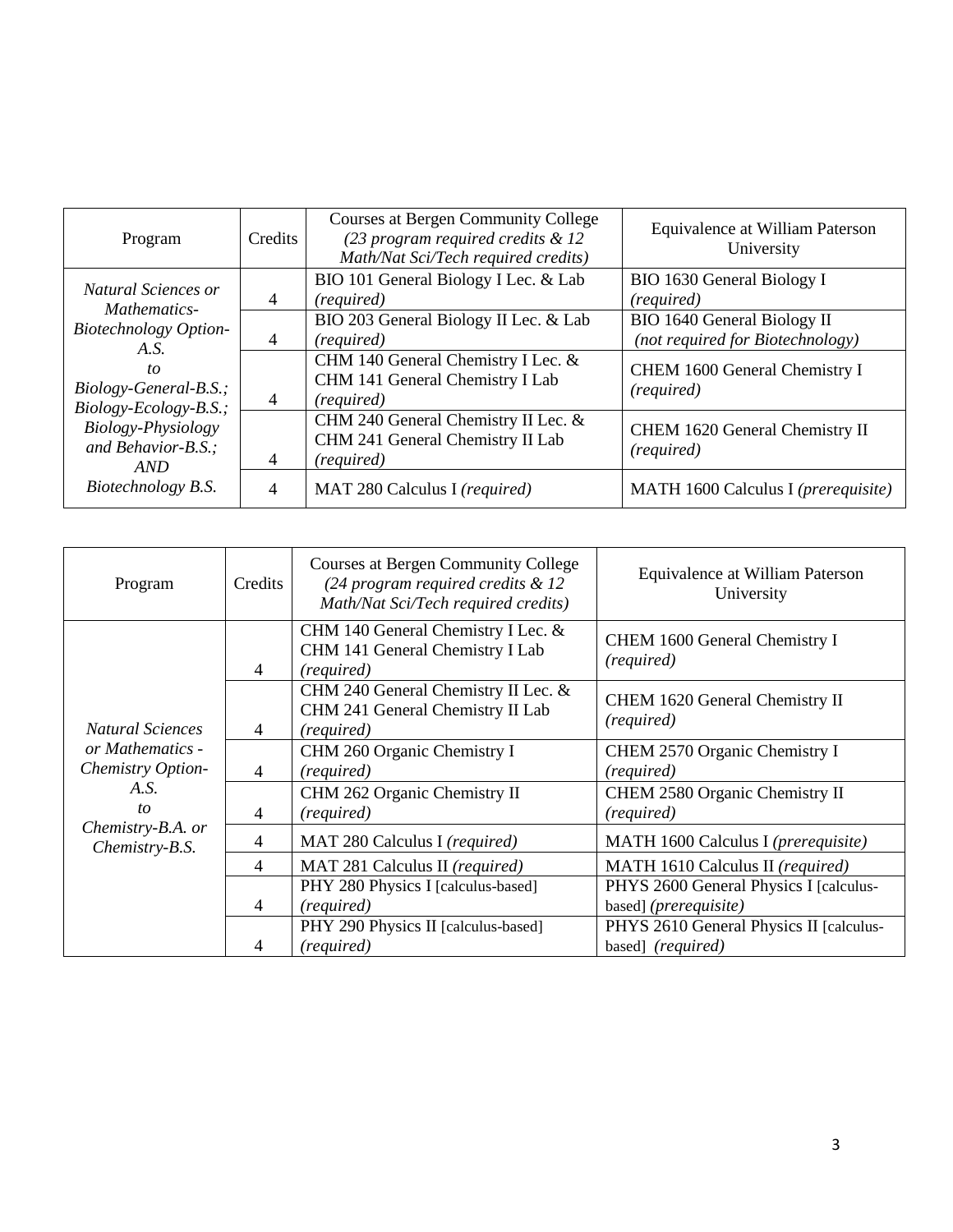| Program                                                                                                  | Credits        | <b>Courses at Bergen Community College</b><br>(22-24 program required credits & 12<br>Math/Nat Sci required credits) | Equivalence at William Paterson<br>University |
|----------------------------------------------------------------------------------------------------------|----------------|----------------------------------------------------------------------------------------------------------------------|-----------------------------------------------|
|                                                                                                          | $\overline{4}$ | MAT 280 Calculus I (required)                                                                                        | MATH 1600 Calculus I (prerequisite)           |
|                                                                                                          | 4              | MAT 281 Calculus II (required)                                                                                       | MATH 1610 Calculus II (required)              |
| <b>Natural Sciences</b>                                                                                  | $\overline{4}$ | MAT 282 Calculus III (required)                                                                                      | MATH 2010 Calculus III (required)             |
| or Mathematics $-$<br><b>Mathematics</b><br>Option-A.S.<br>to<br>Mathematics-B.A. or<br>Mathematics-B.S. |                | MAT 283 Differential Equations                                                                                       | <b>MATH 3220 Differential Equations</b>       |
|                                                                                                          | $\overline{4}$ | (required)                                                                                                           | (required)                                    |
|                                                                                                          |                |                                                                                                                      | MATH 2020 Linear Algebra                      |
|                                                                                                          | $\overline{4}$ | MAT 286 Linear Algebra (required)                                                                                    | (required)                                    |
|                                                                                                          |                | PHY 280 Physics I Lec. & Lab [calculus-                                                                              | PHYS 2600 General Physics I                   |
|                                                                                                          | $\overline{4}$ | based] (required natural science elective)                                                                           | [calculus-based] (prerequisite)               |
|                                                                                                          |                | PHY 290 Physics II Lec. & Lab [calculus-                                                                             | PHYS 2610 General Physics II                  |
|                                                                                                          | $\overline{4}$ | based] (required natural science elective)                                                                           | [calculus-based] (required)                   |

| Program                                                                                                                            | Credits | <b>Courses at Bergen Community College</b><br>$(24$ program required credits & 12<br>Math/Nat Sci required credits) | Equivalence at William Paterson<br>University                      |
|------------------------------------------------------------------------------------------------------------------------------------|---------|---------------------------------------------------------------------------------------------------------------------|--------------------------------------------------------------------|
|                                                                                                                                    | 4       | MAT 280 Calculus I (required)                                                                                       | MATH 1600 Calculus I (prerequisite)                                |
| <b>Natural Sciences</b>                                                                                                            | 4       | MAT 281 Calculus II (required)                                                                                      | MATH 1610 Calculus II (required)                                   |
| or Mathematics $-$<br>Physics Option-A.S.<br>to<br>Chemistry-B.A.<br>Chemistry-B.S.<br>Mathematics-B.A.<br><i>Mathematics-B.S.</i> | 4       | MAT 282 Calculus III (required)                                                                                     | MATH 2010 Calculus III (required<br>for Math BA $\&$ BS)           |
|                                                                                                                                    | 4       | PHY 280 Physics I Lec. & Lab [calculus-<br>based] (required)                                                        | PHYS 2600 General Physics I<br>[calculus-based] (prerequisite)     |
|                                                                                                                                    | 4       | PHY 290 Physics II Lec. & Lab [calculus-<br>based] (required)                                                       | PHYS 2610 General Physics II<br>[calculus-based] (required)        |
|                                                                                                                                    |         | PHY 291 Physics III Lec. & Lab [calculus-                                                                           | PHYS 2620 General Physics III<br>[calculus-based] (one choice from |
|                                                                                                                                    | 4       | based] (required)                                                                                                   | required physics minor electives)                                  |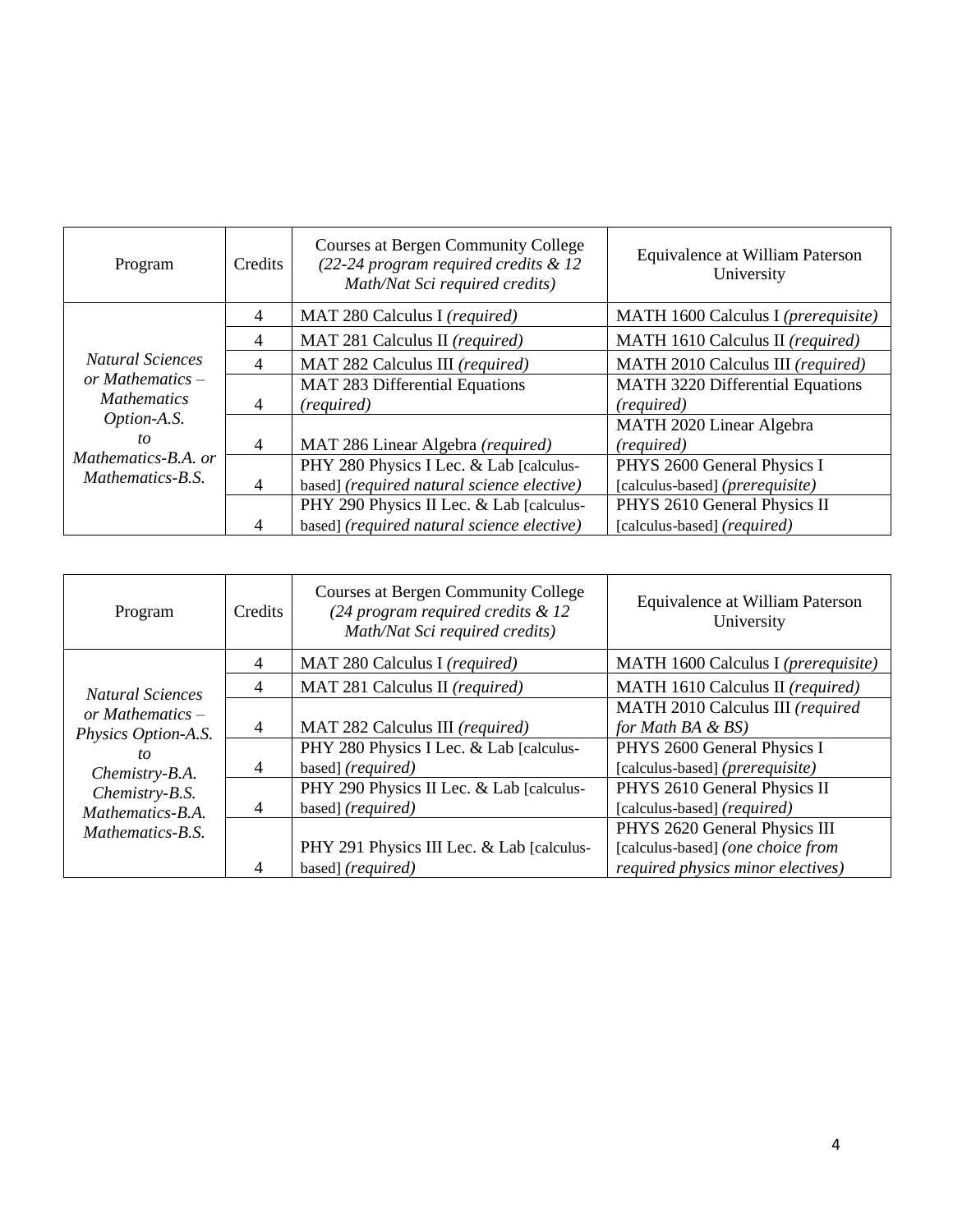| Program                                                                               | Credits        | <b>Courses at Bergen Community College</b><br>(22-24 program required credits & 12 Nat<br>Sci required elective credits) | Equivalence at William Paterson<br>University                           |
|---------------------------------------------------------------------------------------|----------------|--------------------------------------------------------------------------------------------------------------------------|-------------------------------------------------------------------------|
|                                                                                       | 3              | CIS 165 Fundamentals of Programming<br>(required)<br>CIS 265 Advanced Programming Concepts                               | <b>Elective Credit</b><br>CS 2300 Computer Science I                    |
|                                                                                       | 4              | (required)                                                                                                               | (required)                                                              |
| <b>Natural Sciences</b><br>or Mathematics -<br><b>Computer Science</b><br>Option-A.S. | 3              | CIS 271 Computer Org. & Assembly Lang.<br>(required)                                                                     | CS 2800 Computer and Assembler<br>Language (required)                   |
|                                                                                       | 4<br>4         | CIS 277 Data Structures & Algorithms<br>(required)<br>CIS 288 Discrete Math for Comp. Sci.                               | CS 3420 Data Structures (required)<br>CS 2600 Discrete Structures       |
| to<br>Computer Science-                                                               | $\overline{4}$ | (required)<br>MAT 280 Calculus I (required)                                                                              | (required)<br>MATH 1600 Calculus I (perquisite)                         |
| B.S.                                                                                  | $\overline{4}$ | MAT 281 Calculus II (required)                                                                                           | MATH 1610 Calculus II (required)                                        |
|                                                                                       | $\overline{4}$ | CHM 140 General Chemistry I Lec. &<br>CHM 141 General Chemistry I Lab<br>(required natural science elective choice)      | CHEM 1600 General Chemistry I<br>(prerequisite)                         |
|                                                                                       | 4              | CHM 240 General Chemistry II Lec. &<br>CHM 241 General Chemistry II Lab<br>(required natural science elective choice)    | CHEM 1620 General Chemistry II<br>(one required second semester choice) |

| Program                                         | Credits        | Courses at Bergen Community College<br>(22-24 program required credits in Math,<br>Natural Sciences, and Technology<br>electives) | Equivalence at William Paterson<br>University               |
|-------------------------------------------------|----------------|-----------------------------------------------------------------------------------------------------------------------------------|-------------------------------------------------------------|
|                                                 | $\overline{4}$ | BIO 101 General Biology I (elective)                                                                                              | BIO 1630 General Biology I ( <i>prereq</i> )                |
|                                                 | $\overline{4}$ | BIO 108 Intro to Env. Science Lec. & Lab<br>(elective)                                                                            | ENV 1100 Env. Sustainability<br>(required)                  |
| <b>Natural Sciences</b>                         | $\overline{4}$ | CHM 140 General Chemistry I Lec. &<br>CHM 141 General Chemistry I Lab<br>(elective)                                               | CHEM 1600 General Chemistry I<br>(required)                 |
| or Mathematics $-$<br>General Option-A.S.<br>to | 4              | CHM 240 General Chemistry II Lec. &<br>CHM 241 General Chemistry II Lab<br>(elective)                                             | CHEM 1620 General Chemistry II<br>(required)                |
| Environmental<br>Science-B.S.                   | $\overline{4}$ | PHY 113 Geology Lec. & Lab (elective)                                                                                             | <b>ENV 1150 General Geology</b><br>(required)               |
|                                                 | $\overline{4}$ | MAT 280 Calculus I (required)                                                                                                     | MATH 1600 Calculus I (prereq)                               |
|                                                 | $\overline{4}$ | PHY 280 Physics I Lec. & Lab [calculus-<br>based] (elective)                                                                      | PHYS 2600 General Physics I<br>[calculus-based] (prereq)    |
|                                                 | 4              | PHY 290 Physics II Lec. & Lab [calculus-<br>based] (elective)                                                                     | PHYS 2610 General Physics II<br>[calculus-based] (required) |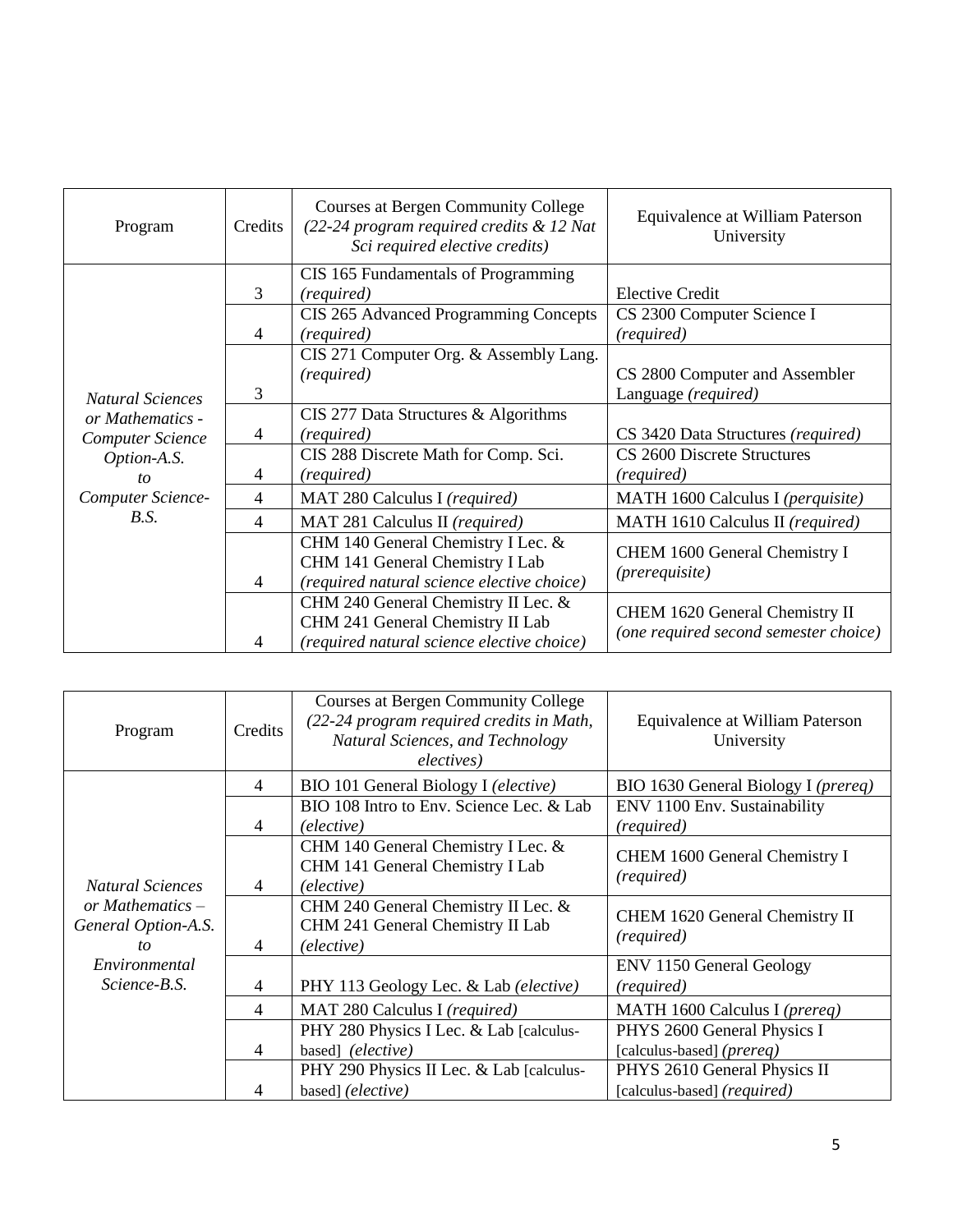| Program                                                       | Credits        | Courses at Bergen Community College                                     | Equivalence at William Paterson<br>University |
|---------------------------------------------------------------|----------------|-------------------------------------------------------------------------|-----------------------------------------------|
| [Check with BCC]<br><b>STEM Counselor for</b><br>specific BCC | $\overline{4}$ | CHM 140 General Chemistry I Lec. &<br>CHM 141 General Chemistry I Lab   | CHEM 1600 General Chemistry I<br>(required)   |
| degree]                                                       | $\overline{4}$ | CHM 240 General Chemistry II Lec. &<br>CHM 241 General Chemistry II Lab | CHEM 1620 General Chemistry II<br>(required)  |
| <i>transferable to</i>                                        | 3              | CIS 158 Intro to Computer Science                                       | CS 2010 Computer & Info Tech<br>(required)    |
| Integrated Math &<br>Science -                                | $\overline{4}$ | PHY 113 Geology                                                         | <b>ENV 1150 General Geology</b><br>(required) |
| Environmental<br>Science B.A.                                 | 4              | PHY 185 Intro to Physics                                                | PHY 1100 Intro to Physics (required)          |

| Program                   | Credits        | Courses at Bergen Community College | Equivalence at William Paterson<br>University |
|---------------------------|----------------|-------------------------------------|-----------------------------------------------|
|                           |                |                                     | BIO 1630 General Biology I                    |
| [Check with BCC]          | $\overline{4}$ | BIO 101 General Biology I           | (required)                                    |
| <b>STEM</b> Counselor for |                |                                     | BIO 1640 General Biology II                   |
| specific BCC              | $\overline{4}$ | BIO 203 General Biology II          | (required)                                    |
| degree]                   |                | CHM 140 General Chemistry I Lec. &  | CHEM 1600 General Chemistry I                 |
|                           | $\overline{4}$ | CHM 141 General Chemistry I Lab     | (required)                                    |
| transferable to           |                | CHM 240 General Chemistry II Lec. & | CHEM 1620 General Chemistry II                |
| Integrated Math &         | $\overline{4}$ | CHM 241 General Chemistry II Lab    | (required)                                    |
| Science - Biology         |                |                                     | CS 2010 Computer & Info Tech                  |
| B.A.                      | 3              | CIS 158 Intro to Computer Science   | (required)                                    |
|                           | $\overline{4}$ | PHY 185 Intro to Physics            | PHY 1100 Intro to Physics (required)          |

| Program                                              | Credits        | Courses at Bergen Community College                                     | Equivalence at William Paterson<br>University |
|------------------------------------------------------|----------------|-------------------------------------------------------------------------|-----------------------------------------------|
| [Check with BCC]                                     | $\overline{4}$ | CHM 140 General Chemistry I Lec. &<br>CHM 141 General Chemistry I Lab   | CHEM 1600 General Chemistry I<br>(prerequire) |
| <b>STEM</b> Counselor for<br>specific BCC<br>degree] | $\overline{4}$ | CHM 240 General Chemistry II Lec. &<br>CHM 241 General Chemistry II Lab | CHEM 1620 General Chemistry II<br>(required)  |
| transferable to                                      | $\overline{4}$ | CHM 260 Organic Chemistry I                                             | CHEM 2570 Organic Chemistry I<br>(required)   |
| Integrated Math &                                    | $\overline{4}$ | CHM 262 Organic Chemistry II                                            | CHEM 2580 Organic Chemistry II<br>(required)  |
| Science - Chemistry<br>B.A.                          |                |                                                                         | CS 2010 Computer & Info Tech                  |
|                                                      | 3              | CIS 158 Intro to Computer Science                                       | (required)                                    |
|                                                      | 4              | PHY 185 Intro to Physics                                                | PHY 1100 Intro to Physics (required)          |